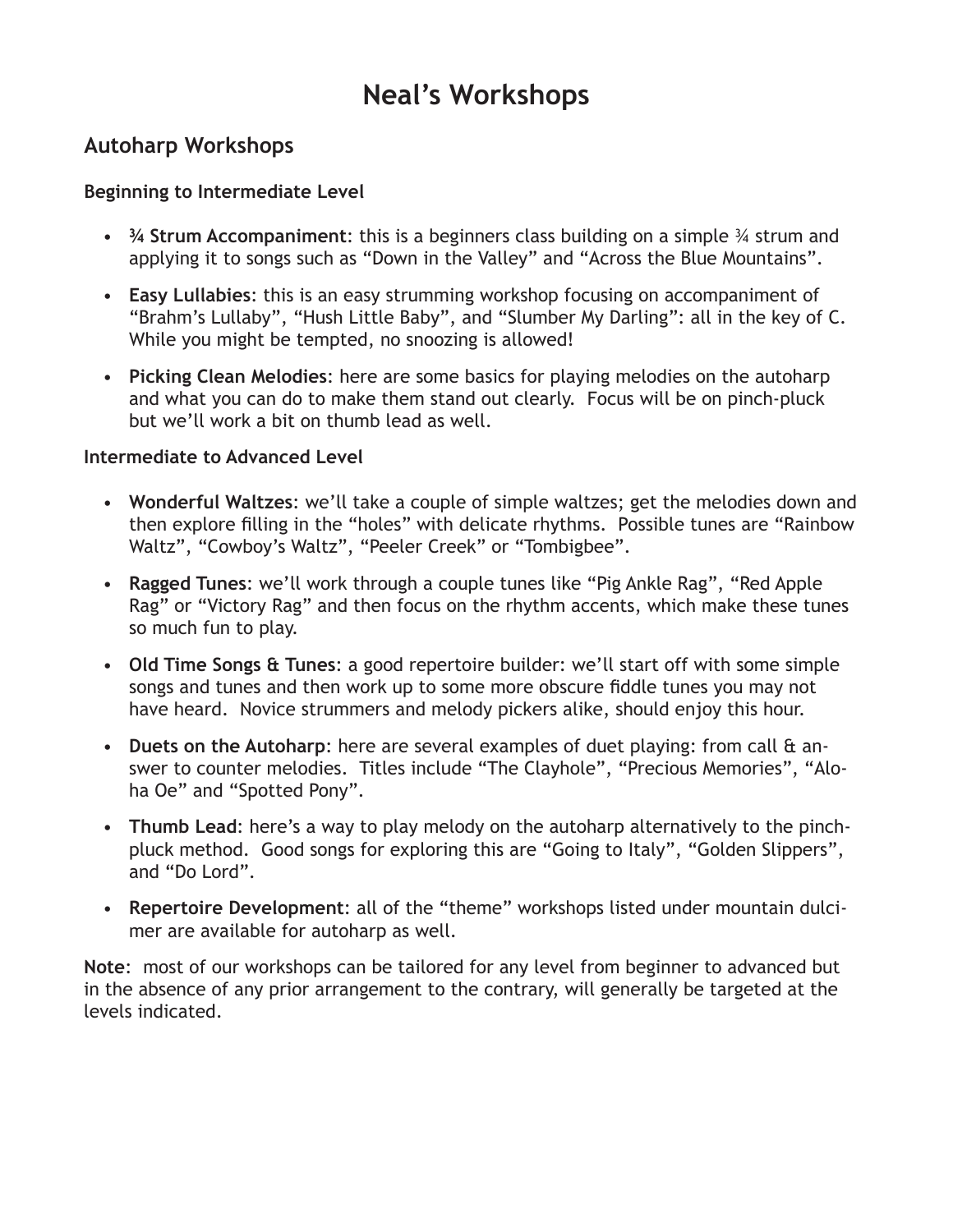# **Mountain Dulcimer Workshops**

#### **Beginning to Intermediate Level**

- • **Music Theory for Dummies**: a little theory is often as useful as a lot of technique in terms of improving your playing, particularly in jamming situations. This workshop is designed to demystify what every dulcimer or autoharp player should know about chords, modes, keys, and other frightening but important subjects. Time permitting; we'll also discuss jamming techniques and etiquette.
- • **Exploring the 1-3-5 Tuning for Dulcimer**: this tuning is particularly good for ragtime, blues, and other guitar-like tunes. We'll learn some simple tunes like "Victory Rag", "Railroad Bill" and "John Henry" that benefit nicely from this tuning.
- Easy Chords In D-A-D: let's start off at the very beginning with easy chords. We'll try a few easy strum patterns and then add some additional fingerings. We'll move right into some simple songs to sing that will accompanied by our chord playing.
- Simple Harmony in D-A-D: we'll take some familiar tunes and find alto, tenor and bass "harmony" lines to add to the melody for an ensemble sound. Starting with "Bile the Cabbages", we'll move on to "Go Tell Aunt Rhody", "Sweet Hour of Prayer", and "Big Eyed Rabbit".
- **D-A-A Chords:** a clear chord chart will be provided and participants will go through the exercise of penciling in fingerings next to the chord names. Songs to be used for the exercise are: "Hard Times", "Banks of the Ohio", "Jubilee", "Down the Road", "Going to Little Creek" and several more.
- **Easy Children's Songs in D-A-D:** sometimes it's the early childhood songs that allow our fingers to quickly get familiar with the fret board. Examples of these include "London Bridge", "Michael Row Your Boat Ashore", and "Brahm's Lullaby".
- Learn a Tune by Ear: a good exercise in listening and training your fingers to imitate what you hear. We'll take a basic tune and break it down phrase by phrase: slowly: and then put all the pieces together for a new tune to add to your repertoire: without tab… gasp!
- • **Left Hand Techniques**: every intermediate player should be familiar with left hand techniques such as hammer-ons, slides, pull-offs, and triplets. We'll break each of these techniques down and practice applying them in appropriate tunes.
- • **Right Hand Techniques**: there's more to your right hand than bum-ditty-bum. Learn a variety of strumming techniques to add variety to your music and allow you to "match the mood" of the material you're trying to play.
- • **Fills, Breaks, and Turnarounds**: learn what to do to fill those spaces when simply strumming the chord sounds too boring; learn to use turnarounds: that's what you do between the end of one part of the song and the beginning of the next: and get started taking instrumental breaks to spice up your playing.
- • **Repertoire Development**: just want to learn a few new tunes? Try one of these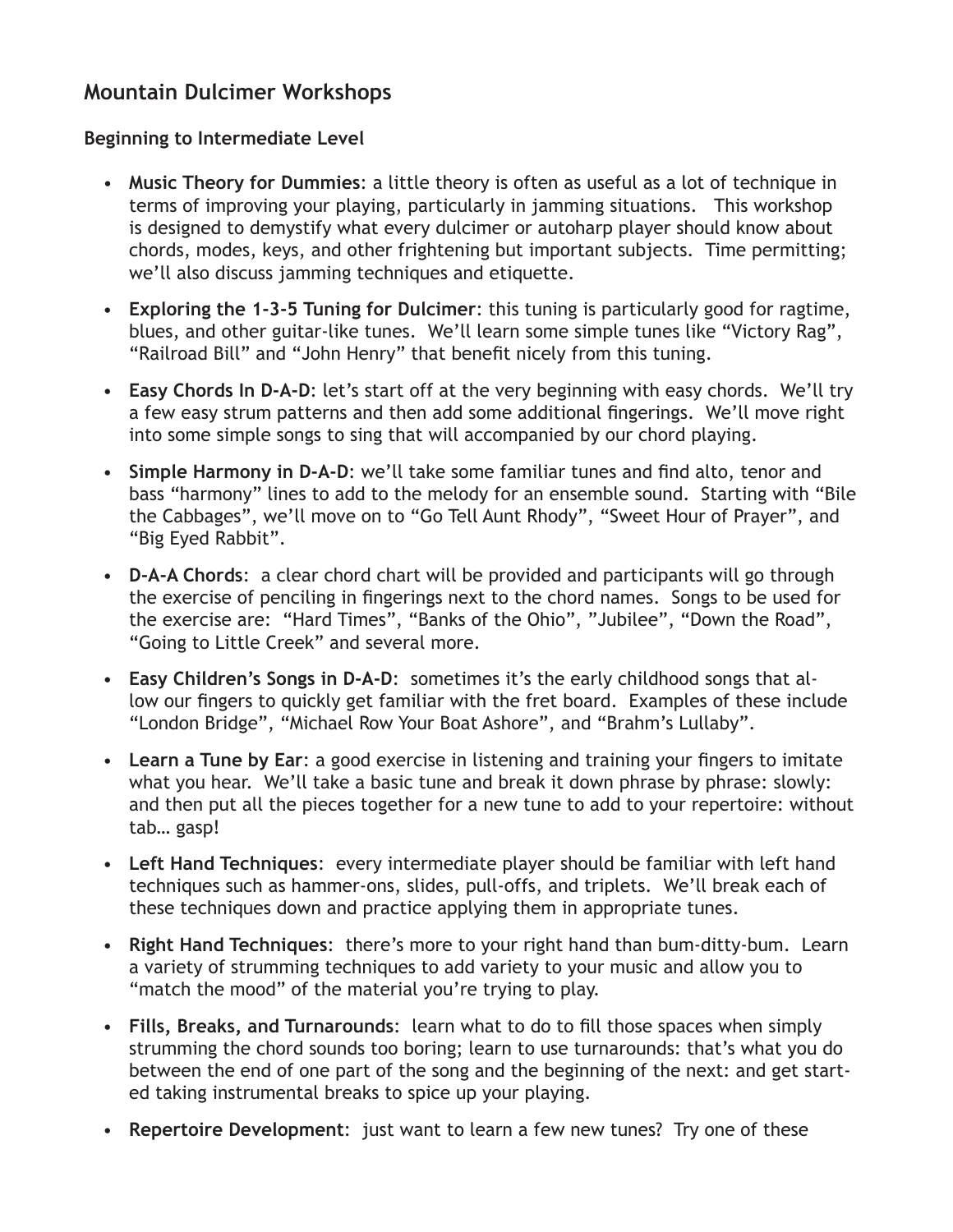workshops.

- » Easy Contra Dance Tunes
- » Easy Old Time Fiddle Tunes
- » Songs about Mountains
- » Favorite Gospel Songs
- » Gospel Technology
- » Easy Country Blues Songs
- » Slow Airs
- » Harvest and Thanksgiving Songs
- » Winter Songs
- » Pub Favorites
- » Songs about Birds
- » Children's Songs
- » Cowboy Songs
- » Doofus/Bozo Songs
- » Songs about Exotic Places
- » Father's Day Songs
- » Mother's Day Songs
- » Songs about Food
- » Gardening Songs
- » Nostalgic Songs
- » Songs about Ordinary People
- » Railroad Songs
- » Songs about Water
- » Silly Songs
- » Songs of the Supernatural
- » Tear Jerkers and Dying Downers
- » Your State's Name Here

### **Intermediate to Advanced Level**

- • **Out of the Ordinary Waltzes**: waltzes are wonderful on the dulcimer. We have a large number of obscure, beautiful and, often, unusual waltzes that we've arranged for dulcimer over the years. We'll bring along several of our favorites, arranged in D-A-D. (This could easily be coordinated with a similar autoharp workshop).
- • **Fiddle Tunes You Probably Can't Dance To**: the Southern solo fiddle tradition contains a number of tunes that were not designed for dancing. Many have unusual twists and turns, often adding or subtracting beats. Even those that may have been intended as dance tunes sound good on the dulcimer, particularly at a statelier tempo.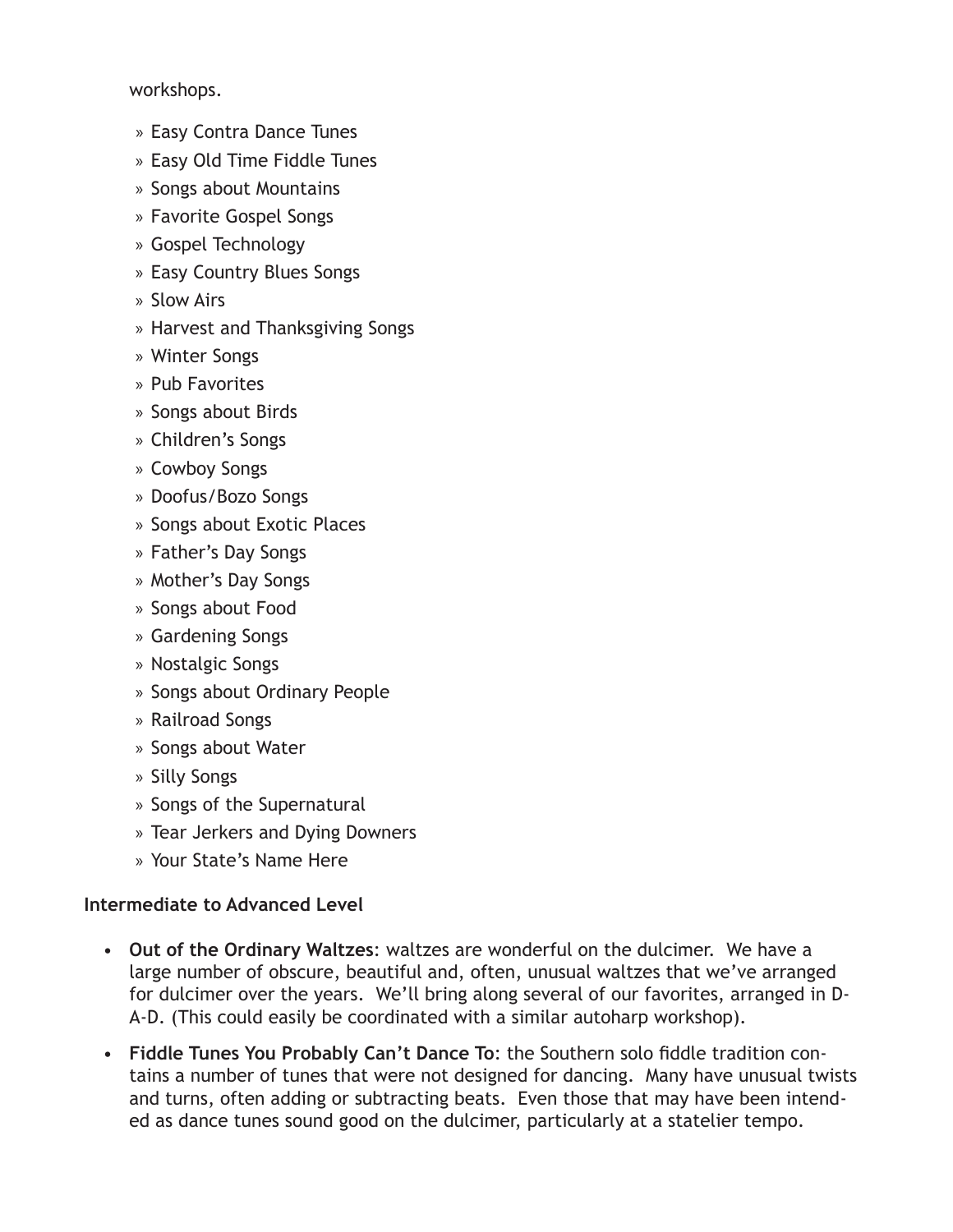- • **Love, Death and Barnyard Animals**: some of our favorite country blues tunes: like Deep River Blues, Deep Elm (pronounced Ellum) Blues, and maybe even Deep Doo Doo (that's a joke!) − come from the guitar playing of people like Doc Watson and Libba Cotton. These tunes sound wonderful on the dulcimer and are great "repertoire expanders."
- • **Scottish Tunes in DAD**: learn a couple beautiful melodies that lie nicely on the dulcimer. Selections include "Loch Tay Boat Song", "Rorate", "Ian Ruddah's Lament", and "Cuillins of Home".
- • **Ragged Tunes**: the left hand fingering and syncopated rhythms make these tunes fun to play on the dulcimer. "Pig Ankle Rag" is in D-A-D and "Red Apple Rag" is in D-A-D capo 3.
- • **Adapting Guitar or Other Written Music to the Dulcimer**: there is a lot of music available in books for guitar and other folk instruments. Learn how you can easily adapt this music to the dulcimer.
- • **Putting Your Music on Paper**: an informational discussion of music notation programs, tablature, and other computer resources for those who "want to but don't know how."
- **Practical Music Theory:** a more advanced version of the Music Theory for Dummies workshop. This one covers the beginning topics, i.e. chords, modes, keys, etc., but goes into more depth to include transposing, chord inversions, the use of capos, and more. This should be scheduled for two hours or more.
- • **Repertoire Development**: the repertoire development workshops outlined under the Beginning to Novice levels can be presented at a more advanced level as well.

Note: most of our workshops can be tailored for any level from beginner to advanced but in the absence of any prior arrangement to the contrary, will generally be targeted at the levels indicated.

# **Banjo Workshops**

- • **Beginning to Intermediate Level Getting Started on 5-String Banjo**: learn beginning 5 string clawhammer techniques starting with the basics: how to hold and tune the banjo, and quickly move on to 2 & 3 chord melodies. The class will play out of an open G tuning (gDGBD) starting with the basic clawhammer frailing rhythm and then adding some hammer-ons, slides & pull-offs. Tab and exercises will be provided. Get off to a solid start, ready for years of banjo addiction!
- • **Old Time Tunes on 5-String Banjo**: for those novice players comfortable with the basic clawhammer rhythm, we will teach some old time tunes: slowly: a phrase at a time: and then put it all together. Tab will be provided for those who learn by sight as well as by ear!
- • **Intermediate to Advanced Level Adding Spice to Your Playing**: explore more advanced right and left hand techniques such as hammer-ons, pull-offs, slides, double thumbing, syncopation, etc. and learn how these techniques fit into both simple and